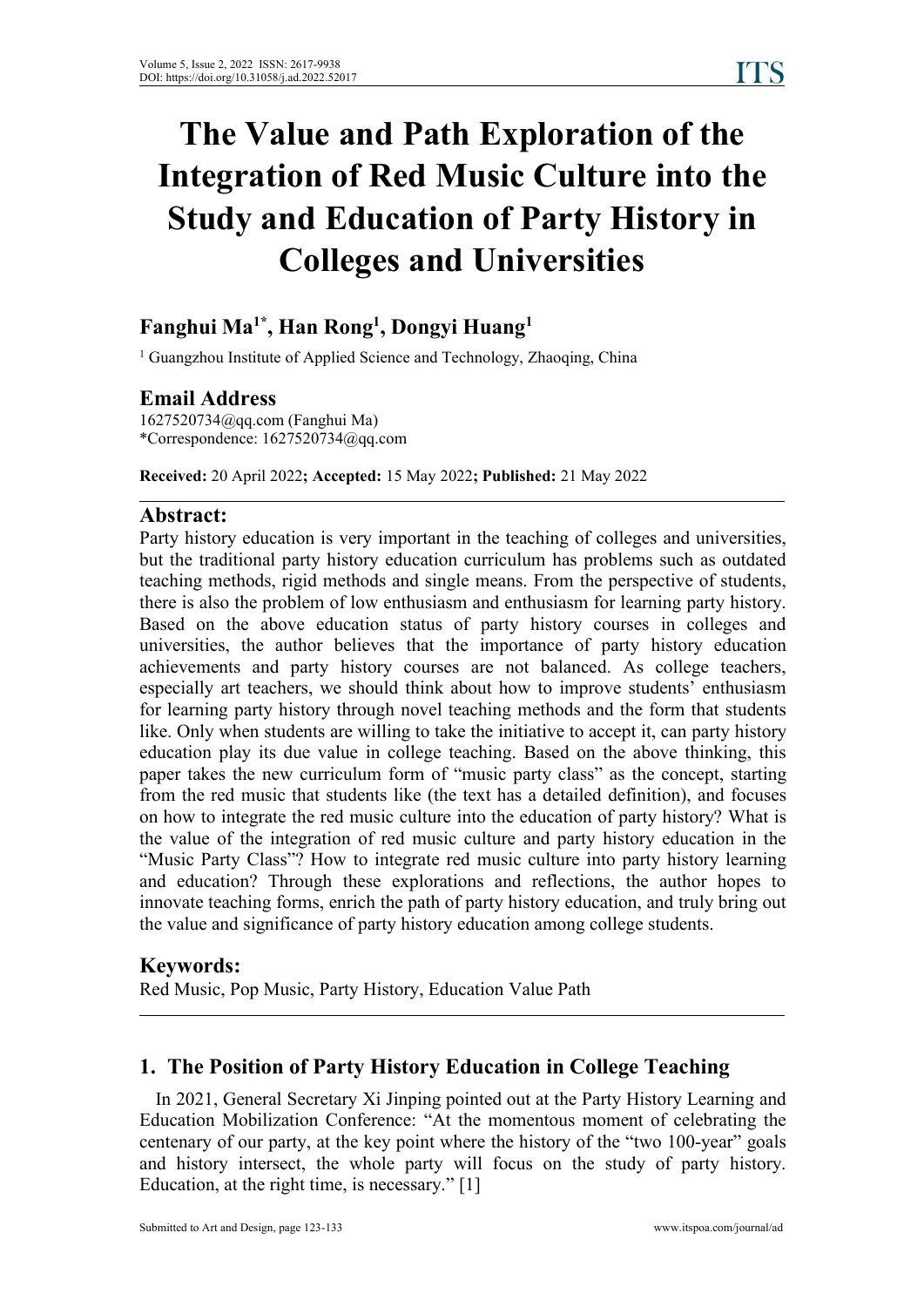Xi Jinping also emphasized that the study and education of party history should go deep into the masses, the grassroots, and the hearts of the people, and demanded that the party history study and education of young people be well done. In the special seminar held by the Party Central Committee to study and implement the spirit of the Sixth Plenary Session of the 19th Central Committee of the Party, continue to deepen the summary, study, education and publicity of the Party's history, better grasp and apply the historical experience of the Party's century-old struggle, and carry forward the great Party building. Spirit, increase historical self-confidence, enhance unity and unity, enhance fighting spirit, mobilize the whole party and the people of all ethnic groups to strengthen confidence and move forward courageously, and make unremitting efforts to achieve the second centenary goal. Based on this, party history education plays an important role in higher education.

The main contents of the party history education for college students are: the party's struggle history education, the party's theoretical innovation history education and the party's self-construction history education. [2] Regarding the integration of red music culture into party history education, the author thinks: to learn the history of the party's struggle, we can divide the history of the party into different time stages, introduce the background stories created by the red music culture, and combine novel teaching methods to deepen students their feelings and experience of the party's struggle history. But so far, there are still some problems in the study and education of party history in colleges and universities, such as: the teaching method is relatively simple, the form and the demand conflict, the theory is more than the practice, and there is a lack of professional ability; The method lacks scientificity, and cannot mobilize the enthusiasm and enthusiasm of the majority of students to learn party history; the learning method of party history education is not innovative enough, not enough attention, and ignoring experiential teaching, which led to the less than ideal effect of learning and education at that time; Targeted teaching is carried out according to the characteristics of the educated population, and modern college students have independent personalities and diversified values, etc... Based on this situation, it is necessary to integrate red music into the study and education of party history in colleges and universities. The red music selected in this paper is a music style that is loved by the majority of students. On the basis of their widespread acceptance, it can be integrated with the study and education of party history. Only then can it truly improve students' ideological and political understanding and give students a correct ideological orientation.

It can be seen that it is particularly important to carry out the study and education of party history among college students, which not only enables college students to view major events and important figures in the history of the party with a materialistic and objective and rational view of history, but also enables college students to form a positive world outlook, view of a person's life, values. This article explores the value and path of integrating red music culture into party history learning and education in colleges and universities, based on the above situation.

# **2. Definition of Red Music Culture**

What is red music culture? There is a more comprehensive and accurate definition: "It mainly refers to the classic red revolutionary songs, which are the songs of the Red Army, anti-Japanese songs, liberation songs, various health and progress songs since the founding of New China and after the reform and opening up, and also includes classic revolutionary songs from all over the world. Its main body is a classic song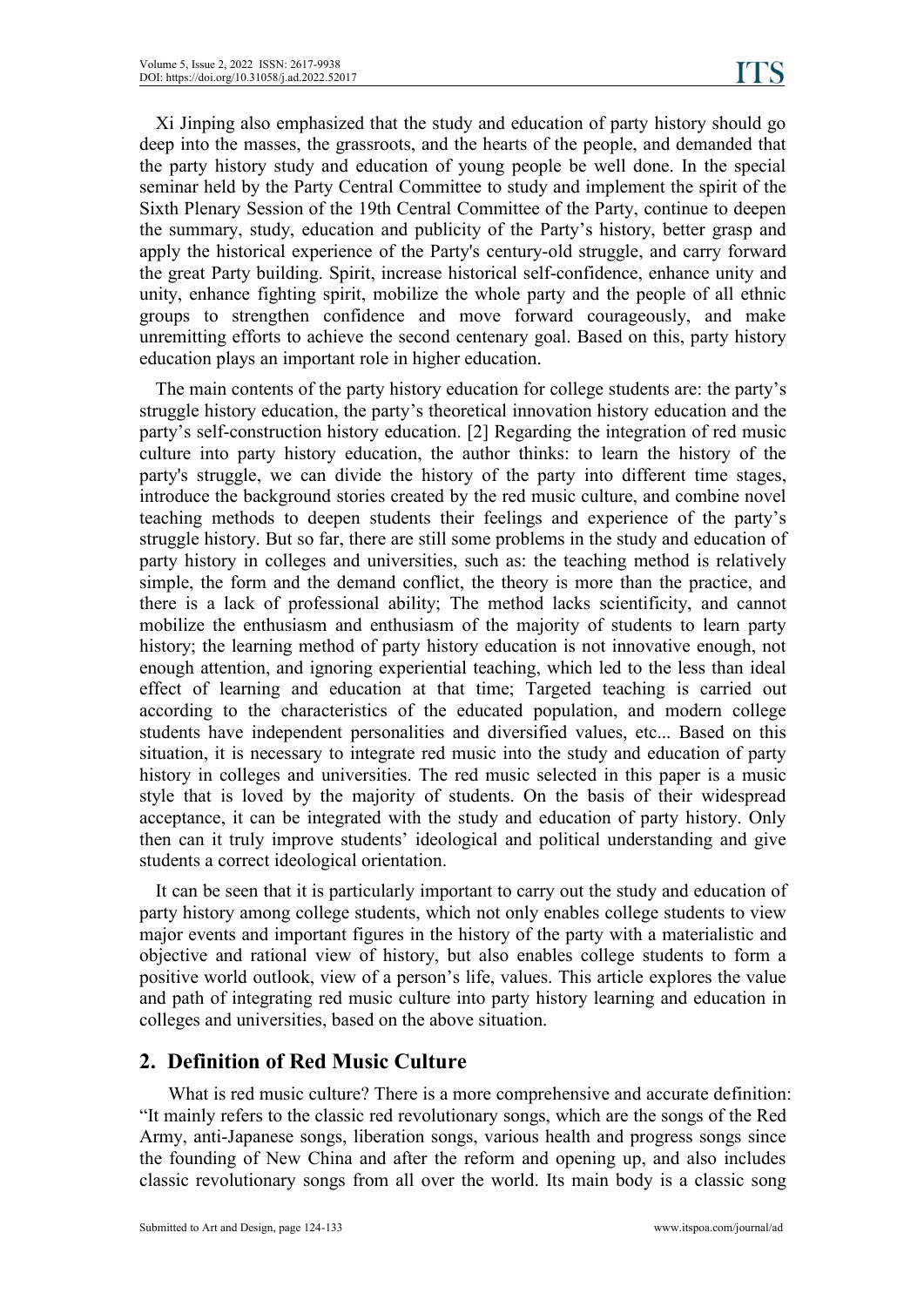precipitated by the Chinese people under the leadership of the Communist Party of China in the course of more than 80 years of new-democratic revolution and socialist construction." [3]

Although the history of red classic music has been over a hundred years, the variety is very rich, and the number of works is vast, but the research on this important musical cultural phenomenon is very limited. The research on the infiltration of red music into party history education is even more limited. How to integrate party history education with the red music culture that students are interested in? This question also makes more sense.With the development of the times and the innovation of music, our understanding and definition of red music should be constantly updated, and our vision should be constantly expanded. Based on the above considerations, the concept of red music culture referred to in this article has chosen the popular music style that is more popular with contemporary college students in form. In content, it refers to more appropriate students' interests, reflecting patriotism, inspirational, campus, and praising heroes. Quality, rooted in the cultural soil of the nation, elegant in style, beautiful in melody, expressing the yearning for a better life in the future, and a positive and excellent pop music style that is similar to the current life era. Through the analysis and research of the red music works that the students are interested in, combined with practical activities, the party history education and the red music are fully combined, so as to achieve the purpose of party history education.

# **3. Exploration of the Path of Integrating Red Music Culture into Party History Education**

General Secretary Xi Jinping emphasized at the Party History Learning and Education Mobilization Conference that the Party history learning and education should focus on innovation in methods and methods. As an important position for cultivating reliable builders and successors of the cause of socialism with Chinese characteristics, colleges and universities should focus on the actual teaching and scientific research work of the school, as well as the age characteristics and psychological characteristics of current college students, and use the methods that college students like to carry out targeted study of party history educate.

For the exploration of the path of integrating red music culture into party history education, the author thinks as follows: How to choose red music? How to incorporate red music in the classroom? How to carry out the explanation of red music culture? How to allow students to actively participate in party history learning and education through red music culture? How to make full use of the current learning platforms and means? How to truly make students feel the value of party history learning and education?

#### *3.1. How to Choose Red Music?*

The requirements of party history study and education for contemporary college students are: to understand the development history of the Communist Party of China, to use the correct spiritual culture as a guide, and to use the knowledge learned from party history to deeply reflect on themselves. Therefore, the selection of red music should not only meet the requirements of the best teaching materials for the construction of socialist core values and advanced cultural dissemination, but also reproduce in an artistic way the history of the Chinese nation's awakening, rising, struggle and victory in the past century, and it must also have ideological value.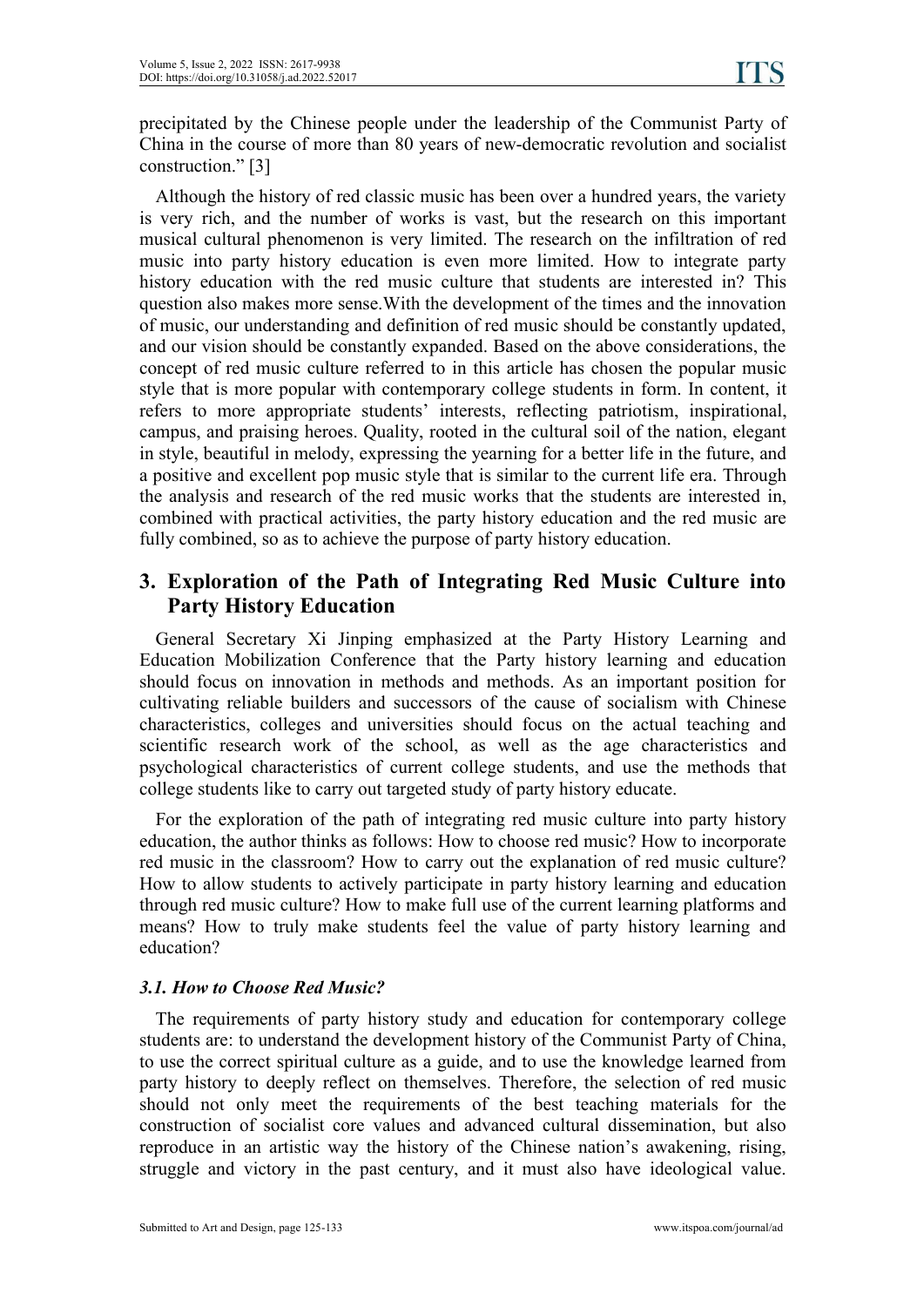Education, with strong artistic appeal and great aesthetic value, more appropriate to students' interests, reflecting patriotism, inspirational, campus, praising heroic qualities, rooted in the cultural soil of the nation, elegant in style, beautiful in melody, It expresses the yearning for a better life in the future, and is a positive and excellent pop music style that is similar to the current life era. This article provides the following ideas for choosing red music.

(1) Content that expresses patriotism:Wang Feng's "ILove You China" isthe last song on the 2005 album "Life in Full Bloom". From the title to the lyrics, every sentence of this song is full of love for China. Wang Feng used a rock-n-roll attitude, shouting every word, and this patriotic feeling, I believe every Chinese has to be shocked. Wang Feng's performance, soaked with sweat and sweat, allrepresent the love of every Chinese for the motherland. "Chinese Fan Er" is a song written by Xu Zichun, composed by Xu Zwei, arranged by Liu Zhuo, and sung by Jiuyue Miracle; it is included in Jiuyue Miracle's album "China Beauty". This song was first sung at the CCTV Spring Festival Gala in 2012. It belongs to the newly created national song style of the post-80s generation. The melody is beautiful and exciting, auspicious and joyful first song.Wang Xiaohai's singing is strong and powerful, Wang Xiaowei's double row key performance iswonderful, and his singing is very moving. It can be regarded as a very resonant patriotic song. Nicholas Tse's "The Yellow Man" the genre belongs to Chinese pop rock. Nicholas Tse himself participated in some of the creations. Creation source: 2004 Athens Olympic Games, the women's volleyball final, the final dunk won the championship. Nicholas Tse couldn't help saluting the TV, and a sense of patriotism emerged spontaneously. The source of creation of "The Yellow Race" is also a reflection of patriotism. "Descendants of the Dragon", a song that has spread all over China, implies that Chinese people, dragon culture is an important part of oriental culture, and Chinese people are proud of it.The background of the creation of this song is: China and the United States established diplomatic relations in late 1978, and the US government broke off diplomatic relations with the Taiwan authorities.Hou Dejian, who was studying at National Chengchi University at the time, wrote the song "Descendants of the Dragon" against this background. In 1980, it was sung by Li Jianfu, an important singer in the folk song era, and was included in his album "Descendants of the Dragon". Later, it was re-interpreted by Hong Kong singer Zhang Mingmin who became popular in Chinese society all over the world. The song "Descendants of the Dragon" has been constantly redefined and given new meanings by the descendants of the dragon, and it has always maintained its charm so far. Chen Xiaochun's "Soybean", Chen Huanren and Li Anxiu wrote the lyrics, and Chen Huanren composed the music. There is no such word as Chinese patriotism in the whole song. Chen Xiaochun uses soybeans as a metaphor for Chinese people. Originally it was born from the same root, so why is it too urgent to fry each other, a single bean cannot squeeze out the oil, so we should fight together. SHE's "Chinese Language" expresses that the pride of being a Chinese is not only the Yellow River and the Yangtze River, but also the Long March of the Forbidden City. SHE starts from a unique perspective - the Chinese language that we all speak, read and write every day, that is, the language perspective. With the enhancement of national strength, Chinese dialect has been promoted worldwide.The song "Chinese Language" takes the small to the big, and takes "foreigners learning Chinese" as the starting point, and sings the Chinese people's cultural confidence and loudly. The musical attitude expressed by the genre of rap is obvious and true, and it is a very popular and fashionable musical style among contemporary college students.In addition, Shi Rencheng incorporated elements of tongue twisters into his works,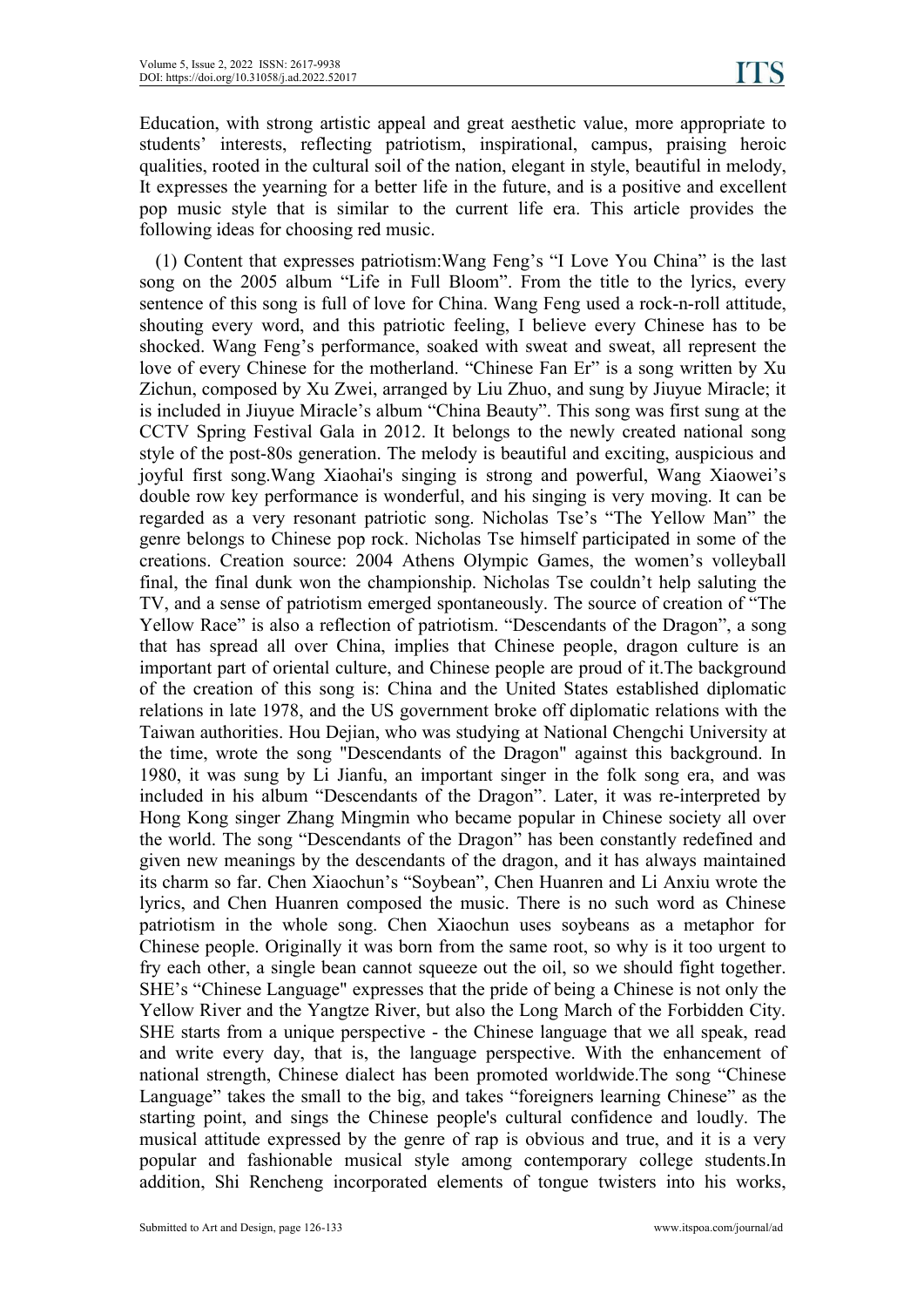which brought joy to the audience in learning to sing this song. This song has also appeared on the Spring Festival Gala, and it is sung in the streets and alleys. Jay Zhou "Thousands of Mountains and Thousands of Waters", a song written for the Beijing Olympics in 2008. The grand event that all Chinese people are looking forward to, looking forward to showing the world a prosperous and modern China. Jay Zhou and Fang Wenshan from Taiwan wrote the song "A Thousand Mountains and Thousands of Rivers" for the Beijing Olympics.This song "A Thousand Mountains and Thousands of Rivers" is based on the spirit of sports, and is in line with the slogan of the Beijing Olympic Games "One World, One Dream". In addition, there are many popular music that express patriotic content: Mayday's "General's Order", "My Chinese Heart", Jiuyue Miracle "Great Rivers and Mountains", Sun Nan's "Five Stars Red Flag", Zhang Yusheng's "Yellow River and Yangtze River", "Do not forget the original intention" "Nine children"...

(2) Cantonese songs: "Brave Chinese" isan episode of the 1982 Hong Kong TVB TV series "Thousands of Waters and Thousands of Mountains Always Love". It was written by Huang Zhan, composed by Gu Jiahui and sung by Wang Mingquan. The background of the song is the period of the Republic of China against Japan, the brave Chinese people, the song makes people's blood boil and becomes a patriotic classic song. The lyrics directly express the heart: "Be a brave Chinese, awaken the Chinese soul with blood, I am united, even if I am afraid of hardships, I will break through the darkness."

(3) Adapt the current"hot song" and re-interpret the lyrics to achieve the education of patriotic feelings.For example: "Dislocation of Time and Space": The century-old version of the founding of the Party is dislocated in time and space. "The Sea of Stars": accumulated tens of billions of topics, and once topped the list of popular Chinese female singers in the streaming media. The lyrics were adapted by CCTV and became the theme song of the centenary of the founding of the party.The Internet hit Divine Comedy "Youth" has also become the BGM of the MV with the theme of the centenary of the founding of the Communist Party. One hundred years after the founding of the party, we must forge ahead and never forget our original intention. Along the way, we have overcome all difficulties and marched forward in unity, and the motherland has become stronger and stronger, bringing a deep sense of national pride. Some netizens even commented: I have no regrets in this life to enter China, and I will still be Chinese in the next life.Red Song Club contestant Cui Yijian's "Red Song New Edition" re-interprets "My Motherland" and "Yellow River Cantata" in a skewered way. The accompaniment of the song adds percussion color, more jazz style, and tense and powerful With the drum beats, the whole song presents a fresh and fashionable style. And this new interpretation not only made the middle-aged and elderly friends feel cordial and familiar, but also made the younger generation sing. [4] There are many other examples of this, as a tribute to the founding of the party for a hundred years: Arabella's versions of "So Many People in This World", "The Wind Rises", and "Don't Cry My Favorite Person" arranged by the students of Shanghai Conservatory of Music; "The Voice" covers the red music "Why Are Flowers So Red" in a rock-and-roll way [5]; Americans adapted and sang the Hard Rock-style folk song "Xintianyou" in northern Shaanxi... The adaptation gives pop music a new meaning. The melody and lyrics of the red music can also be combined with the video materials of the revolutionary fighters to more truly show the positive content and express sincere emotions. This form is very easy to bring strong spiritual touch to college students.This unique charm and spiritual powercan give college students a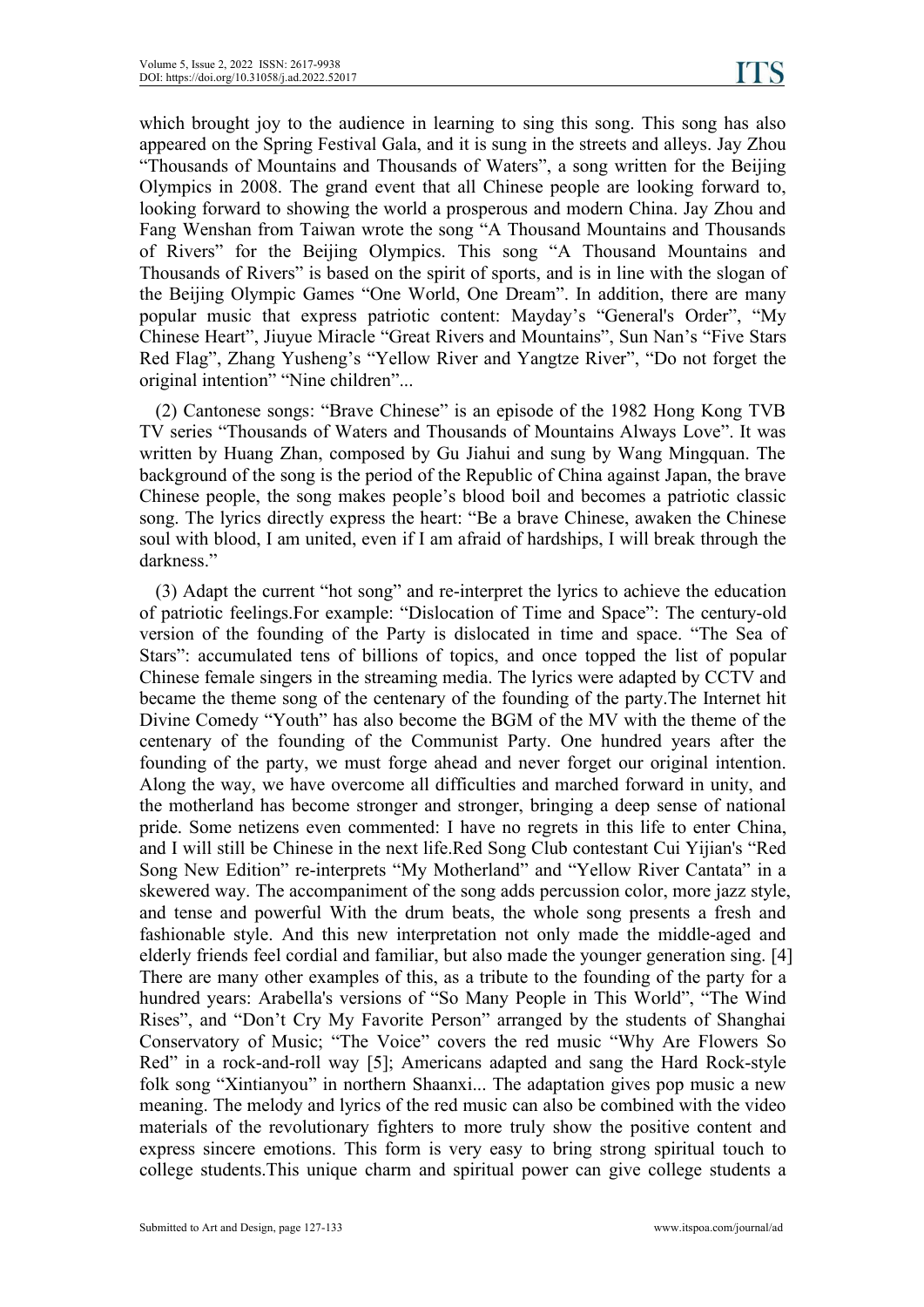rich emotional experience. The author believes that the integration of red music into party history education can also be carried out in this way of adapting popular music that everyone likes.

(4) Music that represents a symbol of cultural heritage.For example: "Together to the Future", this song is the theme slogan of the 2022 Beijing Winter Olympics and the 2022 Beijing Winter Paralympic Games. This song reflects the strength of unity and collectiveness, and reflects the core values and vision of the Olympic Movement. and the pursuit of world unity, peace and progress. The slogan also takes into account key Paralympic values, especially the important role the Paralympic Games play in promoting a more inclusive society. "Beijing Welcomes You", this song is a song written by Lin Xi and composed by Xiao Ke, and sung by hundreds of stars with the theme of the Olympic Games. The whole song is based on the theme of "One World, One Dream". Features folk songs.

(5) Choral music: The Rainbow Choir's "We Are All Dreamers" expresses the power of pursuing dreams; "I Like expresses the attitude towards life and cherishes the beautiful life.Especially after the death of all 132 people on board China Eastern Airlines flight MU5735 on March 21, the Rainbow Chorus's "If Tomorrow Is the Next Life" was once circulated in the circle of friends. If tomorrow is the next life, how will you spend today, I will protect life with warmth. "This song gives infinite power to those who remain, and teaches us to learn to cherish the beautiful life. There is also a lot of red music in the chorus, either patriotic or family-loving, such as: "China in the Lights", "Azalea"... It is very shocking to the soul. The author thinks it is very necessary and effective to integrate the power of red music into the education of party history.

(6) Music in a Pandemic:It has been three years since the epidemic, and in the days of fighting against the epidemic, various units, departments, and individuals have emerged a lot of anti-epidemic original songs. Everyone is telling their own experiences, no matter what the perspective is, they are all working hard, and they are all believing that the epidemic will definitely pass. Anti-epidemic propaganda films are also emerging one after another. Making nucleic acid, showing health codes, and epidemic prevention and control have become part of daily life. For example, the background music of the second round of nucleic acid testing propaganda in Zengcheng is the adapted version of Zengcheng's anti-epidemic version of "The Lonely Brave", pay tribute to every staff member and citizens who cooperated with the test; Guangzhou young volunteers compose the song of the "epidemic" spring to protect their city with practical actions; Zhongshan Radio and Television Station interviewed Xiaolan's original musician from zero distance, and he created anti epidemic creations for the local area The song "Protect the City" calls on everyone to protect their city together; the new era Shanghai classic pop rock hit "Do Nucleic Acid" depicts the scene of every household doing nucleic acid... There are still many kinds of music under the epidemic situation, either adapted or original. It is really appropriate to use red music that is close to the artistic aesthetics of college students to express and describe the life they are currently experiencing. It is very easy to resonate and make people intoxicated. In music, there is a strong sense of substitution.

(7) Band music: Beyond's "Broad Seas and Sky", "Glorious Years" and "No Hesitation" are classics that need not be said more. They are always young and tearful. The power of music will become stronger and stronger with time. Xu Wei's "Blue Lotus", "Once You", and "Once You" show the nostalgia for youthful years and a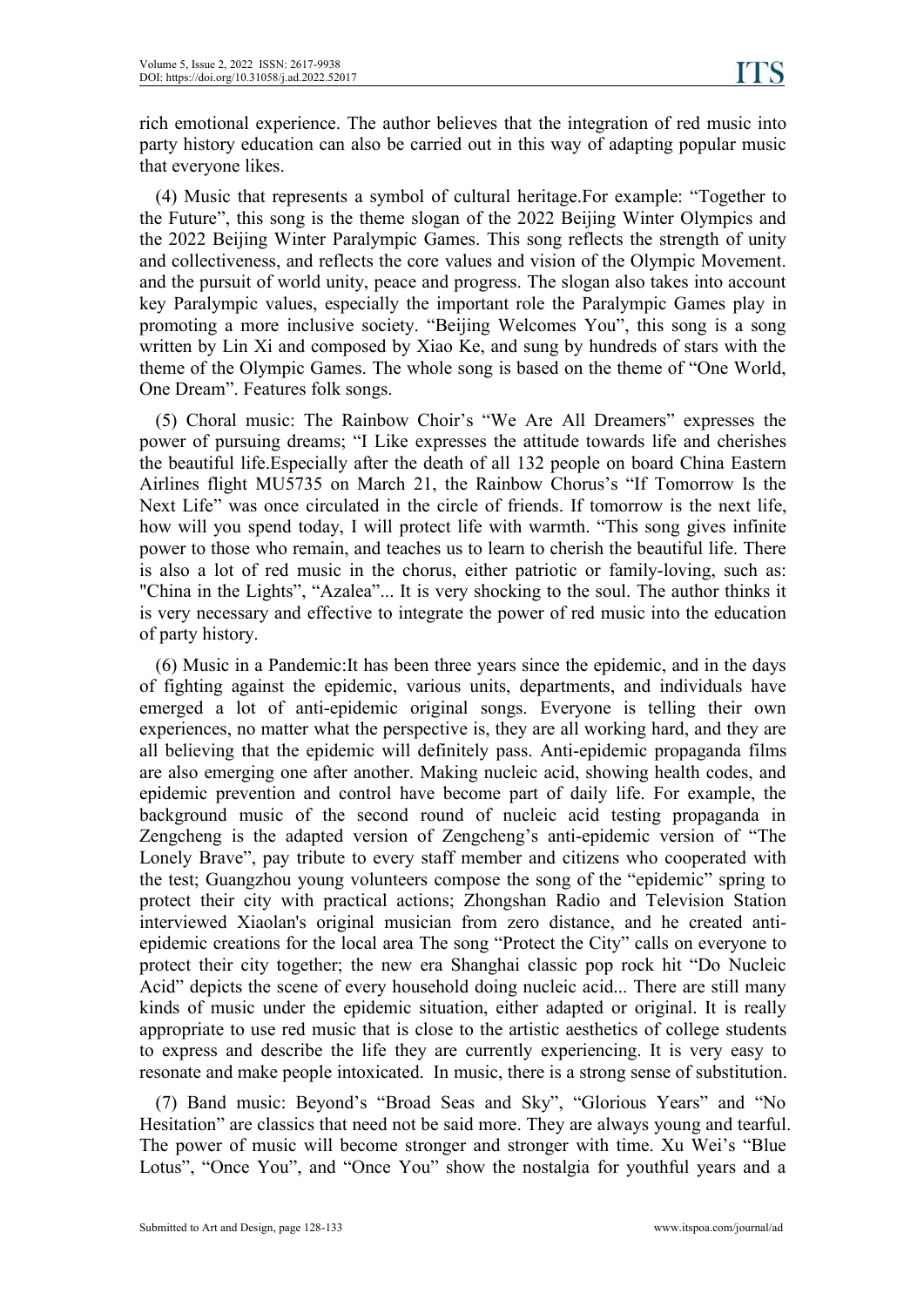declaration of no regrets. This song is written to every young man with ideals, to stick to their dreams, to survive those hardships, and to inspire countless people who are struggling. I adore the band's "The World Will Be Better", and express the positive, optimistic and beautiful life values with the attitude of a rock band. Above "The Most Beautiful Day in Life", this kind of red music is integrated into the education of party history, which can establish the correct three views of contemporary college students and strengthen their ideals and beliefs.

(8) Local red music: Daolang's version of "Ten Sending the Red Army to the Red Army" (Jiangxi folk song) uses narrative to express the deep feelings of the people of the revolutionary base for the Red Army and their strong expectation for the victory of the revolution. "Hongyan" is a long-standing folk song in Urad, Inner Mongolia. This is a classic creation belonging to nomads, and "Hongyan" will surely let the world hear the beauty of the music of the Chinese nation. Dialect rap music: "Red", with strong patriotic emotions, the live performance is very shocking.

(9) Film Music:In the red classic movie "Railway Guerrilla" with the railway as the background, the unforgettable song "Play My Beloved Pipa"; The anti-special film "Visitors on the Iceberg" mainly tells the story of frontier warriors fighting wits and courage; The episode "Azalea" in the Chinese children's movie "The Sparkling Red Star" is a lyrical piece of music; The episode "My Motherland" in the film "Shangganling", the first film to show the resistance to U.S. aggression and aid Korea...In addition, there are a lot of movie music, which are very educational and have an impact on the audience from various angles, such as: "Liuyang River", "Flowers of the Motherland", "Let's Row the Sculls", "Night Shanghai" Phoenix Yu Fei etc., while expressing the emotion of the red revolution, it also shows the rich connotation of the red music art.

#### *3.2. How to Integrate red Music into Party History Education?*

### *(1) Teaching Mode -Open Auxiliary Teaching*

A model in which the rhythm of teaching is controlled by the student as the center and the teacher as the guide. Be student-oriented and fully understand the current situation of students. With the integration of red music culture into party history learning and education as the main line, students are guided to collect and sort out red music works related to the era of party history learning and education after class. In the classroom, it can be combined with the teacher's party history education knowledge, and student representatives are selected to let the students explain the red music they have chosen (musical scores, audio materials, video materials, historical background, creative characteristics, ideological connotations, etc.), teachers summarize the views expressed. Incorporating red music into music electives is also a means of combining with party history education.

### *(2) Teaching Content and Form - Combining the Background of Red Music Cultural Creation with Party History Education*

The teaching content is based on the history of the Chinese Communist Party, combined with the growth process of the party's heroes, to strengthen the symbolic significance of sublimating major events, and carefully carry out teaching and practice. Teachers can moderately conduct regular red music culture lectures around a certain party history learning and education knowledge point, a certain historical period, a certain music genre, or a certain type of music style. The dissemination and education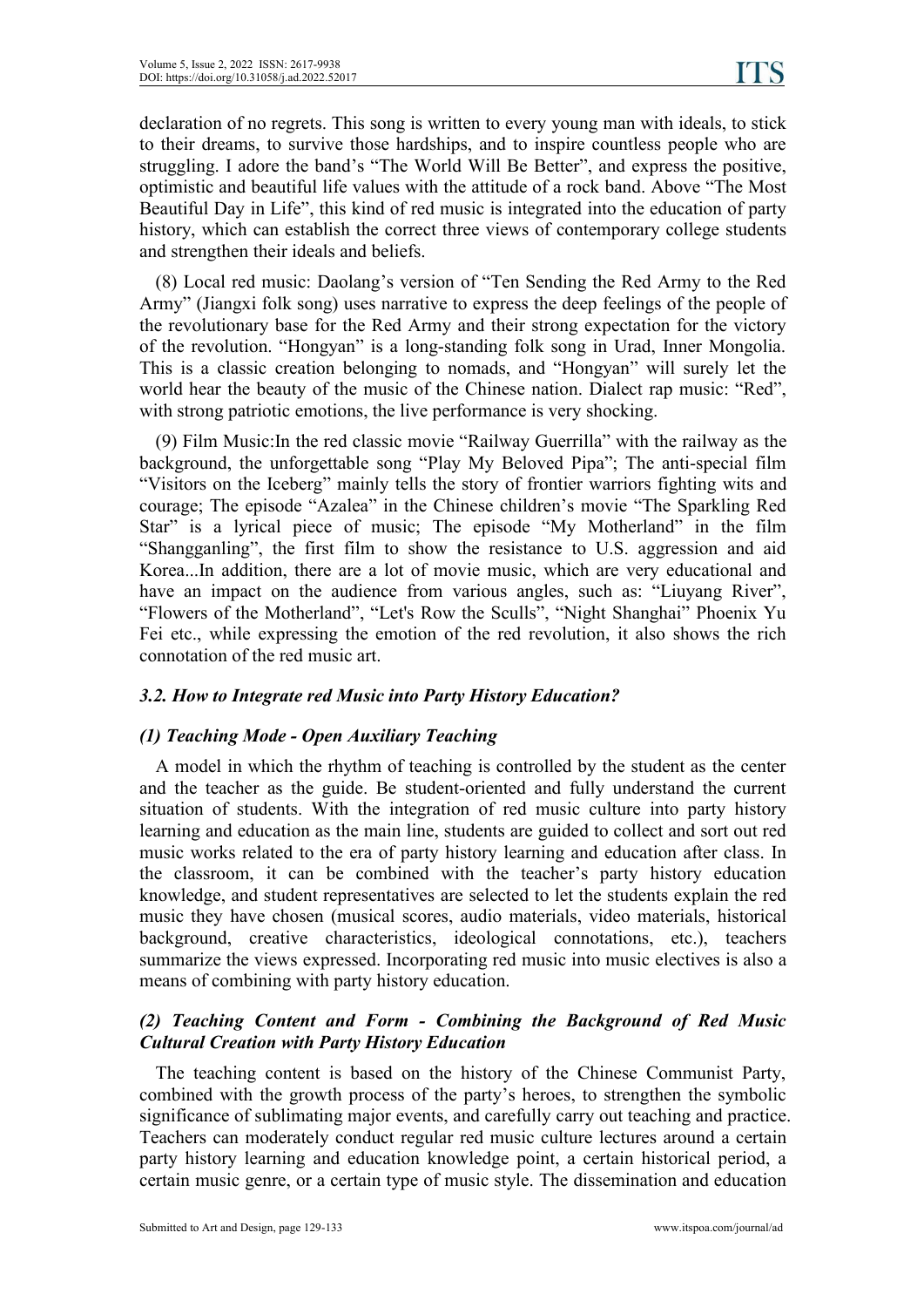of red music culture iscarried out in the form of lectures, which not only explains the ideological connotation, artistic characteristics, and musical ontology (lyrics, composition, and characteristics) of red music, so that students can consciously pay attention to learning red music, and can have a positive impact on students. Active guidance makes students think that the party history learning and education is all around us, in every song we listen to and every activity we participate in.Model education based on typical figures and their deeds in the history of the Communist Party of China, to find the exclusive music behind typical figures, and to analyze the background of music creation. Through online and offline, integrated media teaching, enhance the pertinence and effectiveness of teaching. Nowadays, the use of online platforms is increasing, such as: mobile classrooms (such as cloud class app), virtual reality experiential smart classrooms and other teaching software or platforms. As teachers, we must learn to adjust the content and form of teaching in a timely manner. Promote the music education function of educational platforms (such as "learning to strengthen the country") through organizational communication.

#### *(3) Organize a Series ofCampus-Themed Practice Activities, and Thoroughly Study the History of the Party*

Organize students to create "Sing a Folk Song for the Party" music festival, red song chorus, flash mob, radio drama, musical, dubbing show, reading and other activities, regularly hold theme salons, and let students play different roles through immersive teaching , experience different experiences, and through the integration of text and music, directly touch the inner feelings of students, and truly "walk into history". The text content can be party history theory art historical materials, biographies, Marxist-Leninist classics, red stories and so on. It not only enriches campus cultural life, but also enhances the appeal and attraction of party history education, and gives full play to the educational value of campus party history culture.

#### *(4) Integrate Red Music Culture Into Campus Media*

Campus radio is the center of school propaganda. In addition to a special party history column, you can also use the rest time to live on special festivals and play red music in a loop, so that red music can be integrated into the construction of campus culture, so that students can learn the party history and receive education.

#### *(5) Using the Interaction of New Media to form a Party History Education Atmosphere*

Modern college students are deeply influenced by the network environment, so party history education should also conform to this trend. Make good use of the school's new media account platform, such as: Douyin, video account, Xiaohongshu, B station, Weibo, etc., to expand the influence of red music in party history education, guide college students to interact with it, and fully stimulate in the form of love and hearing Students' enthusiasm and enthusiasm for learning. It is necessary to make full use of the new media network platform and truly integrate the education of party history into the daily life of college students.

(6) Study the history of the party's theoretical innovation, combine the core concepts of innovation and creation, and use situational means. For example: designing micro-party classes, micro-movies, micro-net dramas, original music, sitcom performances, teaching concerts, etc. to drive students to actively participate. There are many sources of creation, such as using the revolutionary education base to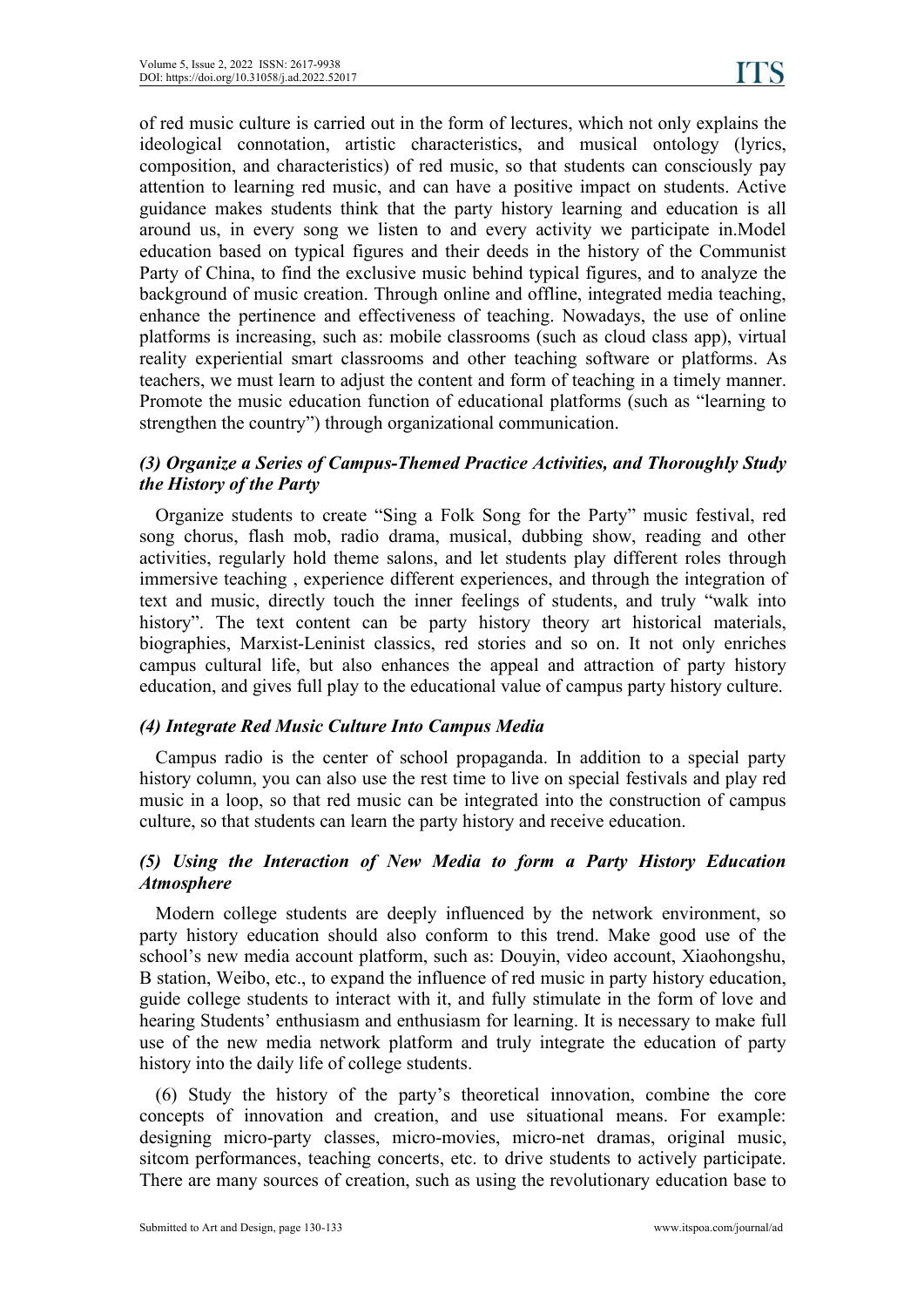create red works on the spot, adapting red works (students can play the role of Sister Jiang during the singing and learning of "Red Plum Praise"), and expanding educational resources for party history [6].

(7) Organize student clubs (voice band, dance team, instrument band, singing association, guitar association, orchestral association, etc.) [7], regularly carry out campus activities such as club party groups, use red music to integrate into the second classroom, use music as a carrier, and integrate into the propaganda party history. The atmosphere enables students to deepen the education of party history in social practice activities (chorus competitions, class performances, festival performances), so as to continuously enhance their comprehensive quality [8].

# **4. The Value of Integrating Red Music Culture into Party History Education**

Understand the 100-year history of the Communist Party of China, and fully realize the rich ideological resources and practical wisdom contained in the party's struggle.

Through the study of party history, we can perceive the tenacious spirit and ideals and beliefs of our ancestors. Such firm ideals and beliefs are based on a deep grasp of historical laws. Ideals and beliefs allow contemporary college students to clarify their responsibilities and understand their own responsibilities. Let college students love and identify with the party's cause, and do a good job in the establishment of personal ideals and beliefs: establish a correct world outlook, values, and outlook on life, form a correct judgment on things, and lay the foundation for all-round development.

Strengthen the patriotism education of college students, understand the excellent national culture of our country, and increase the sense of national pride and identity. Understand the spiritual pedigree and great spirit of the Communist Party of China, let the students deeply understand the moral demeanor of selfless dedication from the heroic characters, and have the powerful driving force and appeal of the party [9].

Emphasize the importance of practice testing. Through the integration of red music culture into party history education in colleges and universities, a series of campus activities, including chorus, will help to encourage students' teamwork spirit and enhance the cohesion of campus culture.

Summary: It can not only stimulate students' innovative thinking, sharpen their will, improve students' enthusiasm for learning party history, establish students' correct values, and cultivate patriotism, but also has important educational value (cultural education, moral cultivation, values, aesthetic education) educational value, aesthetic value).

# **5. Conclusions**

"Red music shows the national spirit and indomitable spirit of a nation and a country with incomparably firm tones, sonorous rhythms and passionate fighting spirit". It is this fearless spirit that has inspired generations of Chinese people to move forward. This spirit has also pointed out the right direction for the people of today, and will continue to run through the historical process for a long time in the future. General Secretary Xi Jinping emphasized: "Learning the history of the party is to uphold and develop socialism with Chinese characteristics, and to integrate the party and the country into various aspects. A required course for continuing career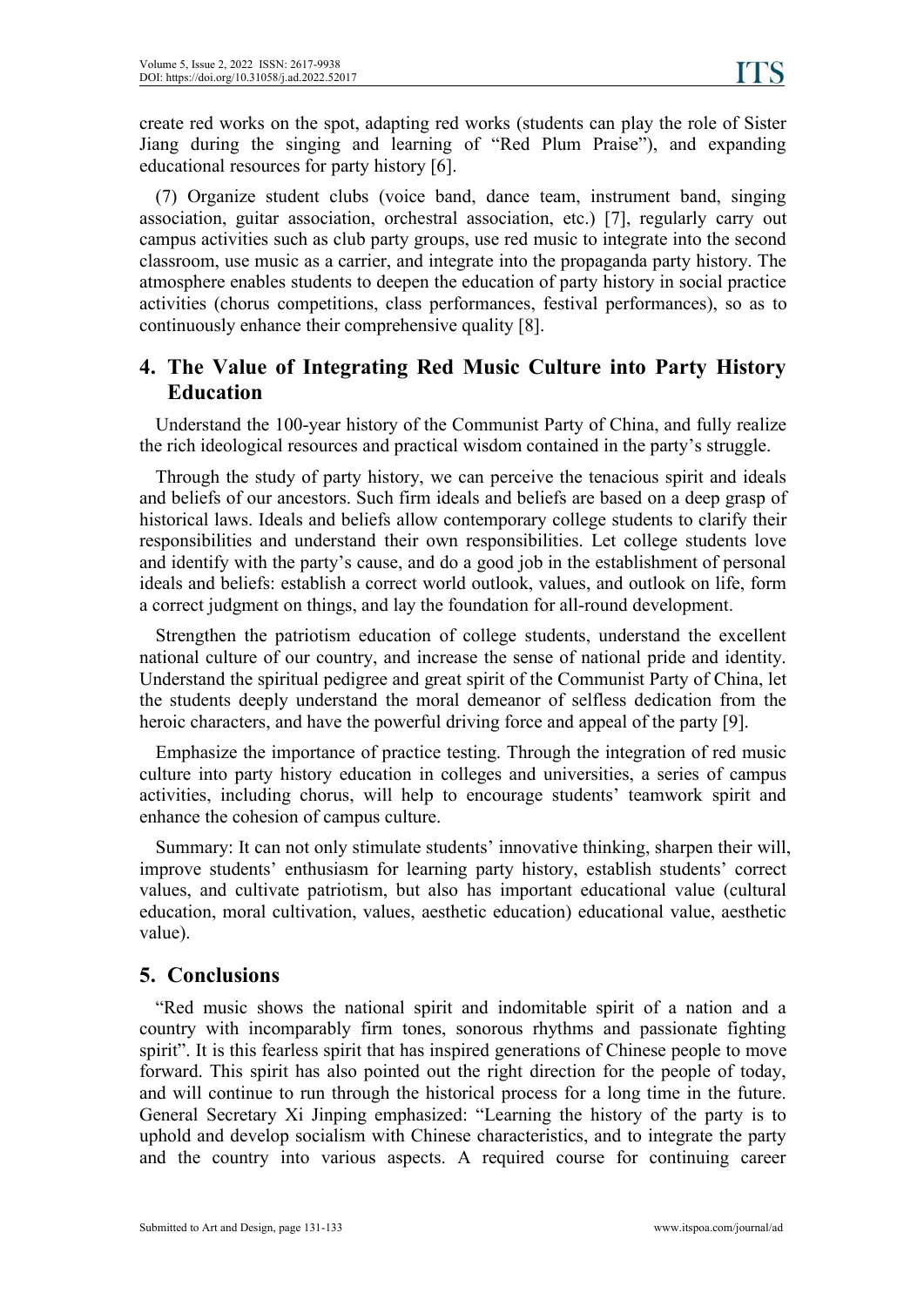advancement. This homework is not only compulsory, but also must be done well." [10]

To sum up, whether it is from the development of students themselves or the patriotism education of college students in the new era, the education of party history in colleges and universities and the education of party history for college students are very important.The role of red music in ideological and moral education is enormous. Music education is not only an important way of aesthetic education, but also an important aspect of quality education, and a good means of party history education. In the current era of new media and the prosperity of popular culture in the 21st century, how to integrate the "red music" that students love to hear into party history education in colleges and universities, so that party history education can play its due value, is a college teacher who should always be Things to think about, explore and practice.

# **Conflicts of Interest**

The authors declare that there is no conflict of interest regarding the publication of this article.

# **Funding**

This work was supported by the NAME OF FUNDER: In 2021, the project of the Party Construction Research Association of Guangdong Province Colleges and Universities "Research on Innovative Ways of Integrating Red Music Culture into Party History Learning and Education in Colleges and Universities" (project approval number: 2021MB022); 2021 Guangdong Provincial College Ideological and Political Education Project: "Research on the Innovative Path of Red Classic Music Culture Integrating into College Ideological and Political Education" (Project Approval Number: 2021GXSZ123).

# **References**

- [11]Xi Jinping emphasized at the Party History Learning and Education Mobilization Conference that learning from the Party's history and comprehension thought, doing practical things, and opening a new chapter to welcome the centenary of the founding of the Party with excellent results. People's Daily 2021-02-21.
- [12]Li, W.Z.; Gao, L. Analysis of the Paths of "Bringing In" and "Going Out" of Party History Education in Colleges and Universities.
- [13]Kuang, Q.S. The Aesthetic Value and Inheritance and Dissemination of 1997 Red Classic Music.
- [14]Zhang, S.T.; Ji, X. Analysis on the reasons for the resurgence of "red classic" music.
- [15]Jia, W.; Shi, H. Research on the ideological and political education function of red classic music.
- [16]Zhang, X.; Du, X.R.; Wu, X.L. Analysis of the value and practice of red classic music in the construction of college aesthetic education curriculum system.
- [17]Cheng, D.W. Red Culture and Spiritual Baptism: On the Educational Function and Realization Mechanism of "Red Culture" 2006.